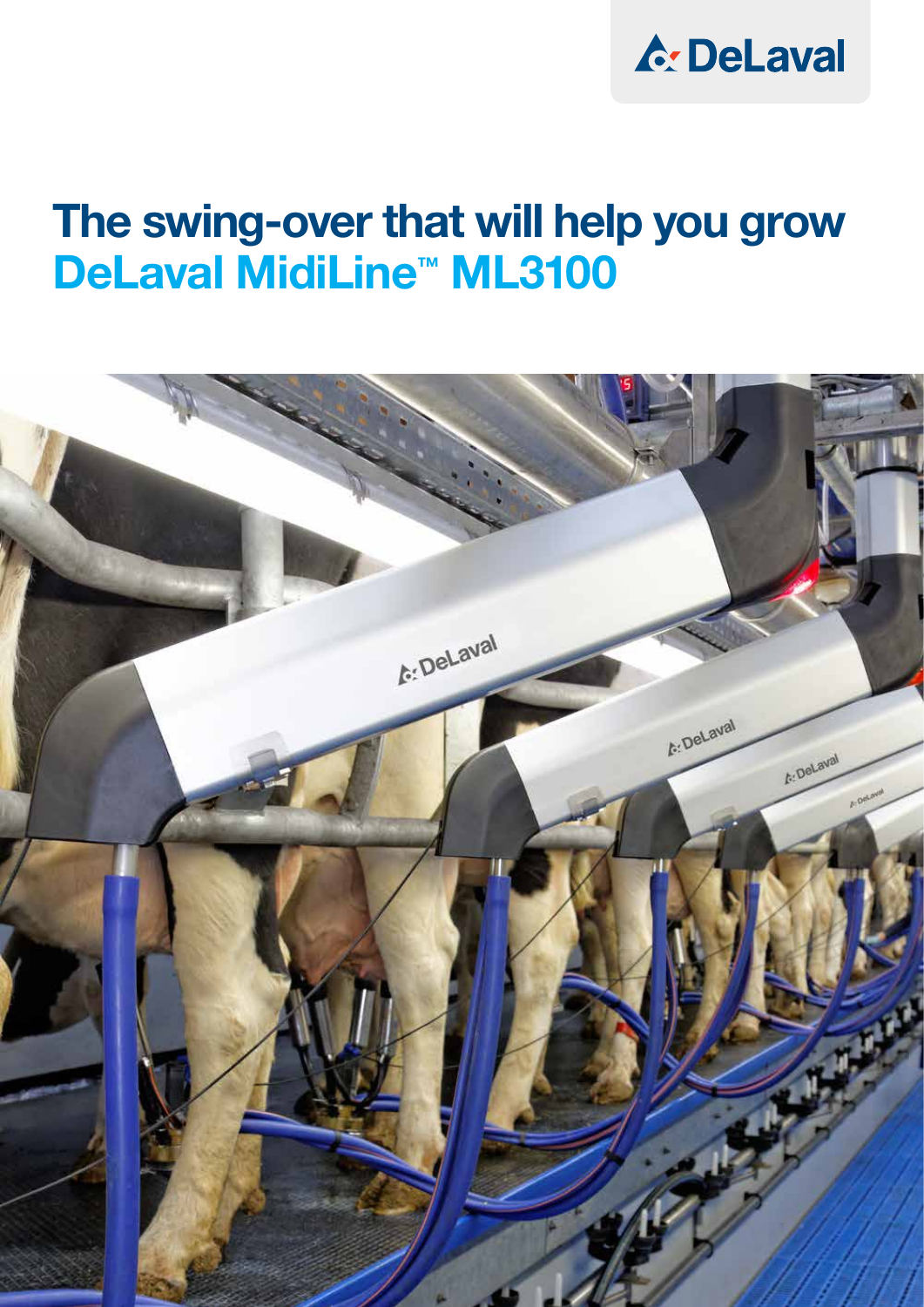

# High-end design. Top-tier efficiency

The sleek, ultramodern lines of the new DeLaval MidiLine™ ML3100 are a reflection of its advanced farm management capabilities. In other words, not only is it a pleasure to look at, but because it's packed with timesaving options, it's also a pleasure to work with.

### More management – more cows

Many farmers are increasing the size of their herds. Others simply want to reduce milking times. Whatever your needs, DeLaval MidiLine™ ML3100 – with its wide choice of farm management options – can help you get more done faster.

With DeLaval ML3100, you decide on the level of management automation that suits you. As your herd grows, you can increase the level step by step: from automated cluster removal, to full integration with DeLaval DelPro™ Farm Manager.

### Easy to use

The swing-over arm has been designed to boost throughput and make life easier: whether for you or hired hands. By combining the swing-over arm with our light-weight, industry-leading top flow cluster, you can improve workplace comfort and ergonomics. In addition, since each arm has its own indicator light, you can check milking status or alarms from anywhere in the parlour.

## Easy to maintain

The design of the swing-over arm ensures fast and easy maintenance. With plug-and-play replacement of wearing parts, you can finish routine maintenance tasks in a matter of minutes. DeLaval ML3100 is also easy to keep clean thanks to its sleek housing.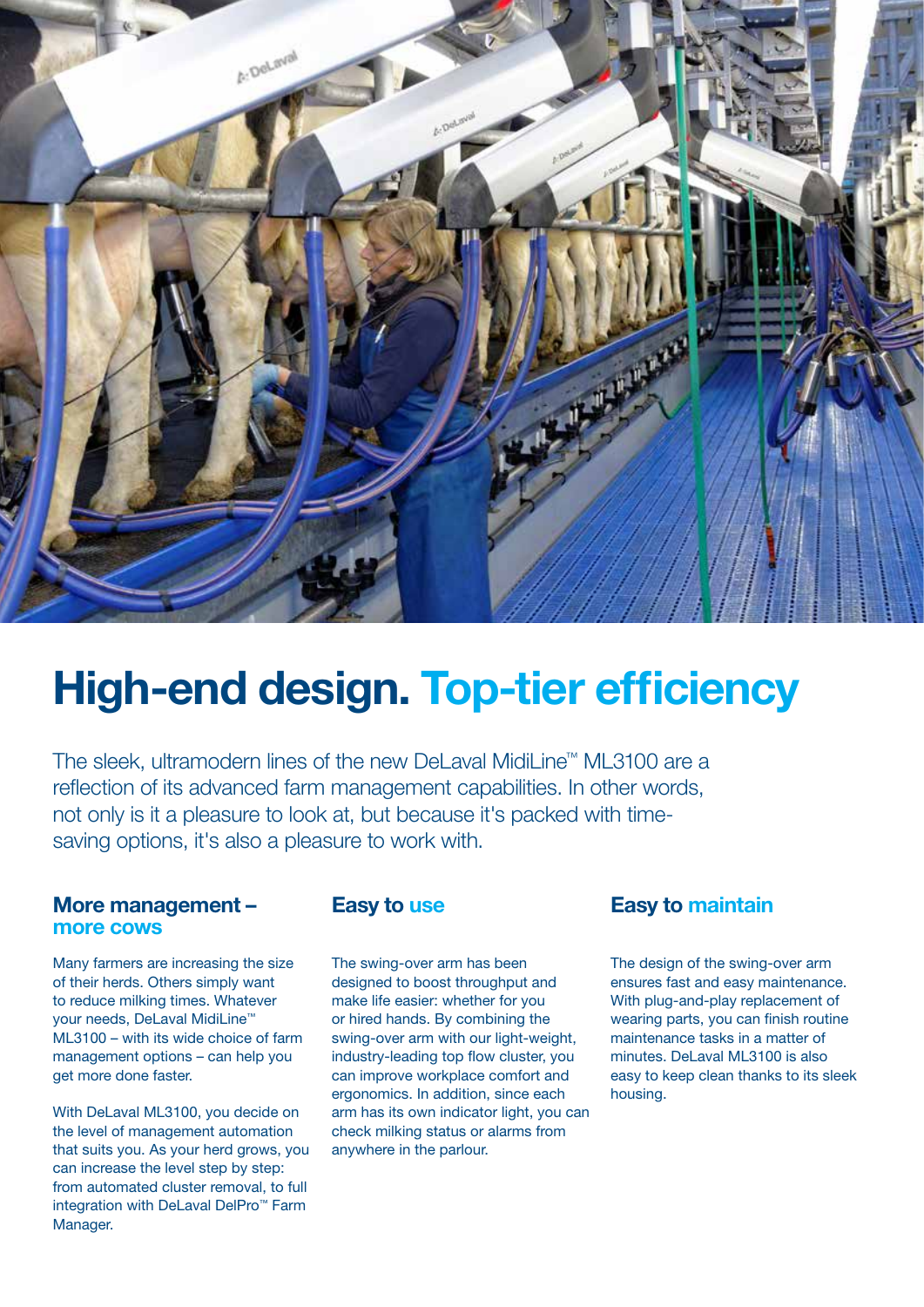# A swing-over for 21<sup>st</sup> century farms

You can get more done with **DeLaval MidiLine™ ML3100** because it offers you a higher level of automated farm management. With a range of optional management tools, you can increase productivity and the performance of your herd, while maintaining cow comfort.

| <b>Smart</b><br>investment                                                                                      | <b>Easy to use</b>                                                                                                           | <b>Easy to maintain</b>                                   | <b>Easy to manage</b>                                                               |
|-----------------------------------------------------------------------------------------------------------------|------------------------------------------------------------------------------------------------------------------------------|-----------------------------------------------------------|-------------------------------------------------------------------------------------|
| Reduce labour<br>costs: one person<br>can milk more<br><b>COWS</b>                                              | Open working<br>environment                                                                                                  | Sleek design with<br>smooth surfaces<br>for easy cleaning | Farm<br>management with<br>DeLaval DelPro <sup>™</sup>                              |
| <b>Fewer milking</b><br>points<br>mean lower<br>maintenance<br>costs                                            | Ergonomic<br>design for milker<br>and cow thanks<br>to DeLaval<br>swingarm MSA30<br>with positive<br>positioning             | Well-thought<br>through design<br>for easy service        | <b>DeLaval ID</b><br>system for cow-<br>data collection<br>and automatic<br>actions |
| Cut water usage<br>thanks to air-<br>purged automatic<br>cleaning system                                        | Complete milkout<br>with DeLaval<br>Harmony <sup>™</sup><br>clusters and<br>DeLaval Clover <sup>™</sup><br>liners (optional) | Less parts equal<br>less service                          | Automatic udder<br>health control and<br>milk metering                              |
| Reduce power<br>costs due to<br>smaller vacuum<br>pump and<br>DeLaval variable<br>speed drive NFO<br>(optional) | Comfort-Start<br>and automatic<br>cluster removal                                                                            | DeLaval<br>InService <sup>™</sup> for<br>24/7 support     | <b>Heat detection</b><br>with activity<br>meters                                    |
| Upgradeable<br>system                                                                                           |                                                                                                                              |                                                           | Automatic<br>in-parlour feeding<br>for smoother<br>milking process                  |

Vacuum system with DeLaval NFO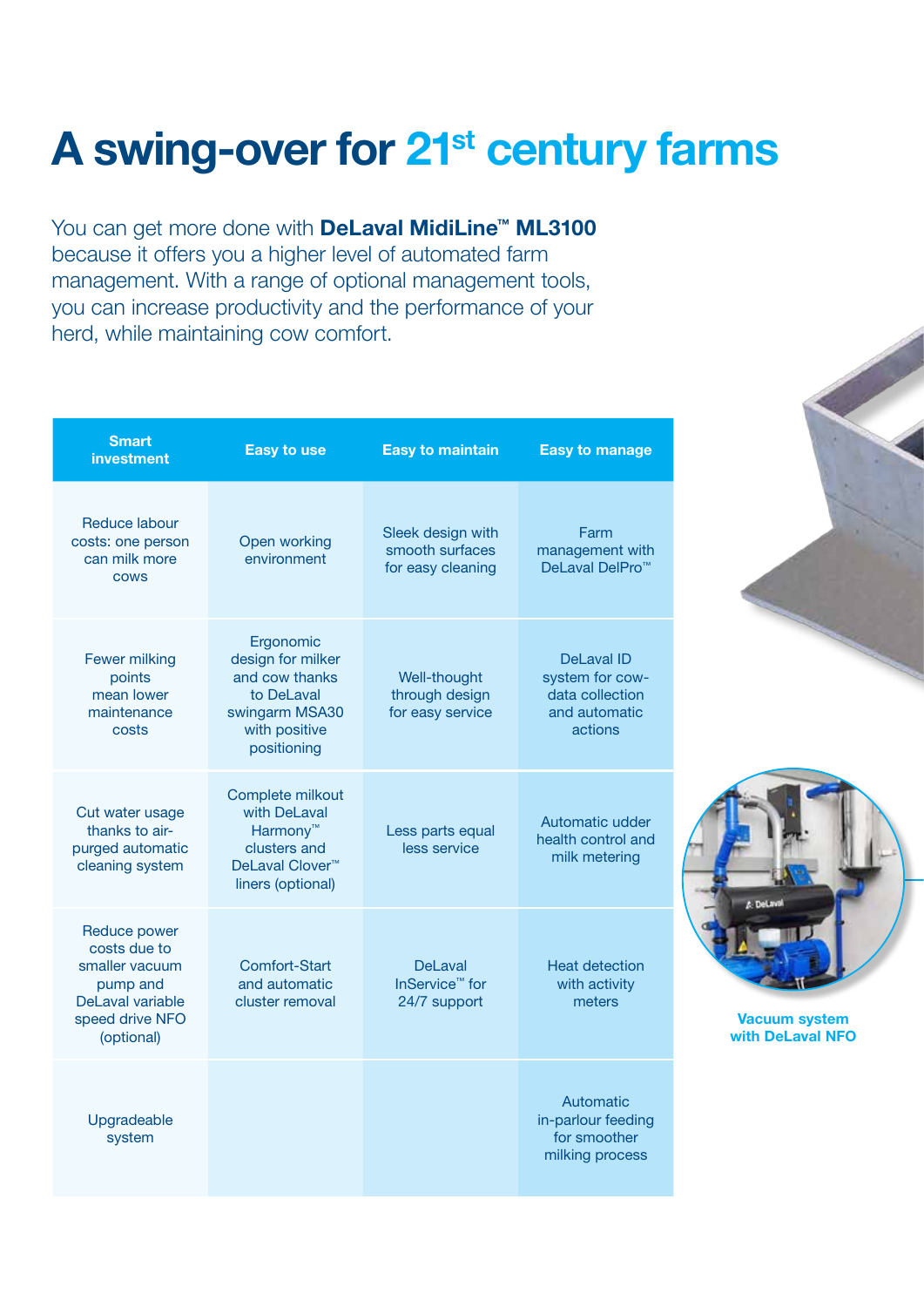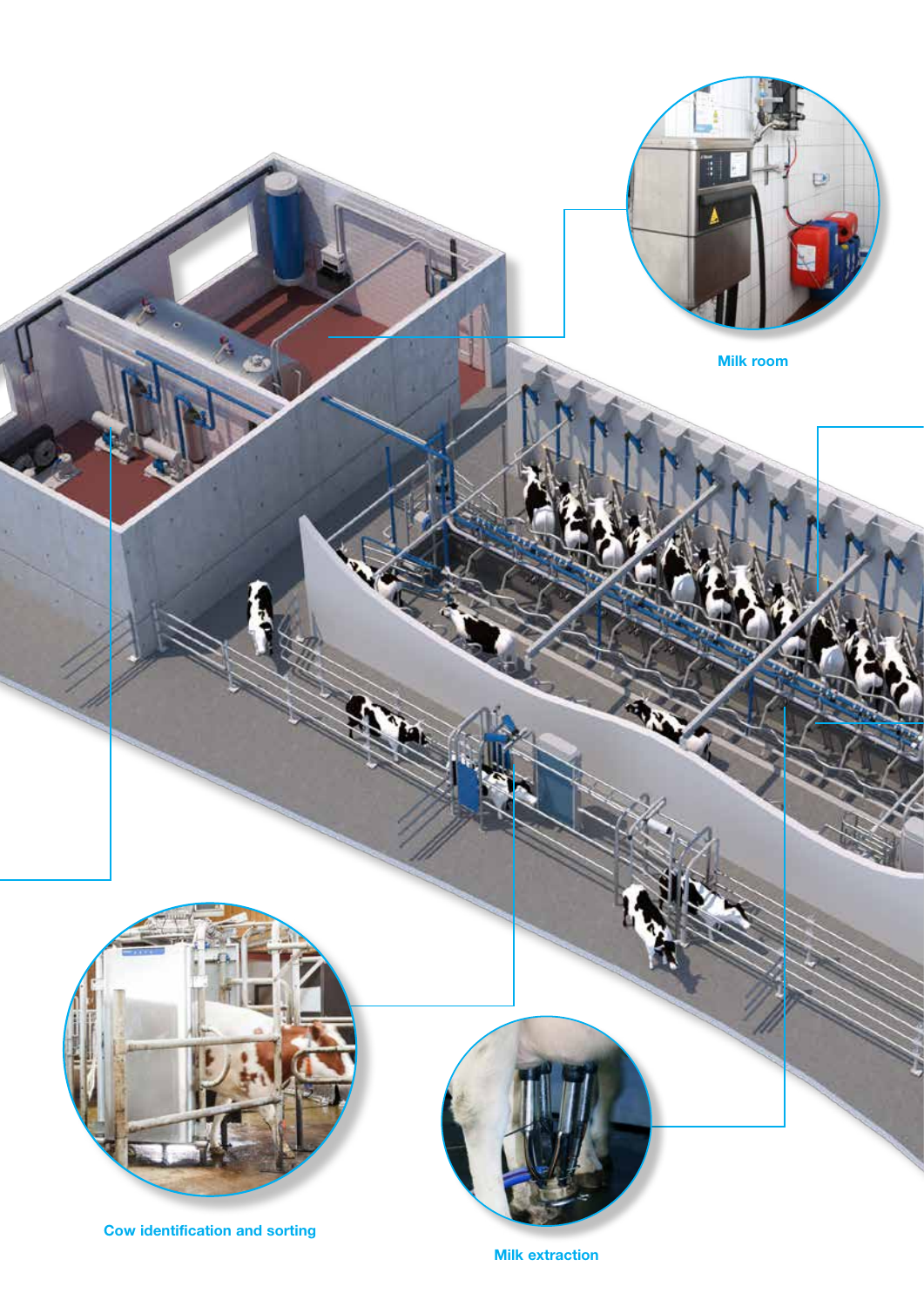



Automatic feeding

DeLaval swingarm MSA30

## Add value with automation

With DeLaval MidiLine™ milking systems, you can add automation as you go –

- DeLaval ID system automates cow identification, collects data and registers actions
- Milk metering provides accurate yield recording for individual cow management
- Sort gates identify and sort cows based on herd management decisions
- Automatic DeLaval body condition scoring BCS identifies incorrect feed balance
- Automated feeding reduces labour and optimises feed utilisation
- Activity metering enables 24/7 automated heat detection
- DeLaval DelPro™ Farm Manager provides the overview needed for making daily management decisions